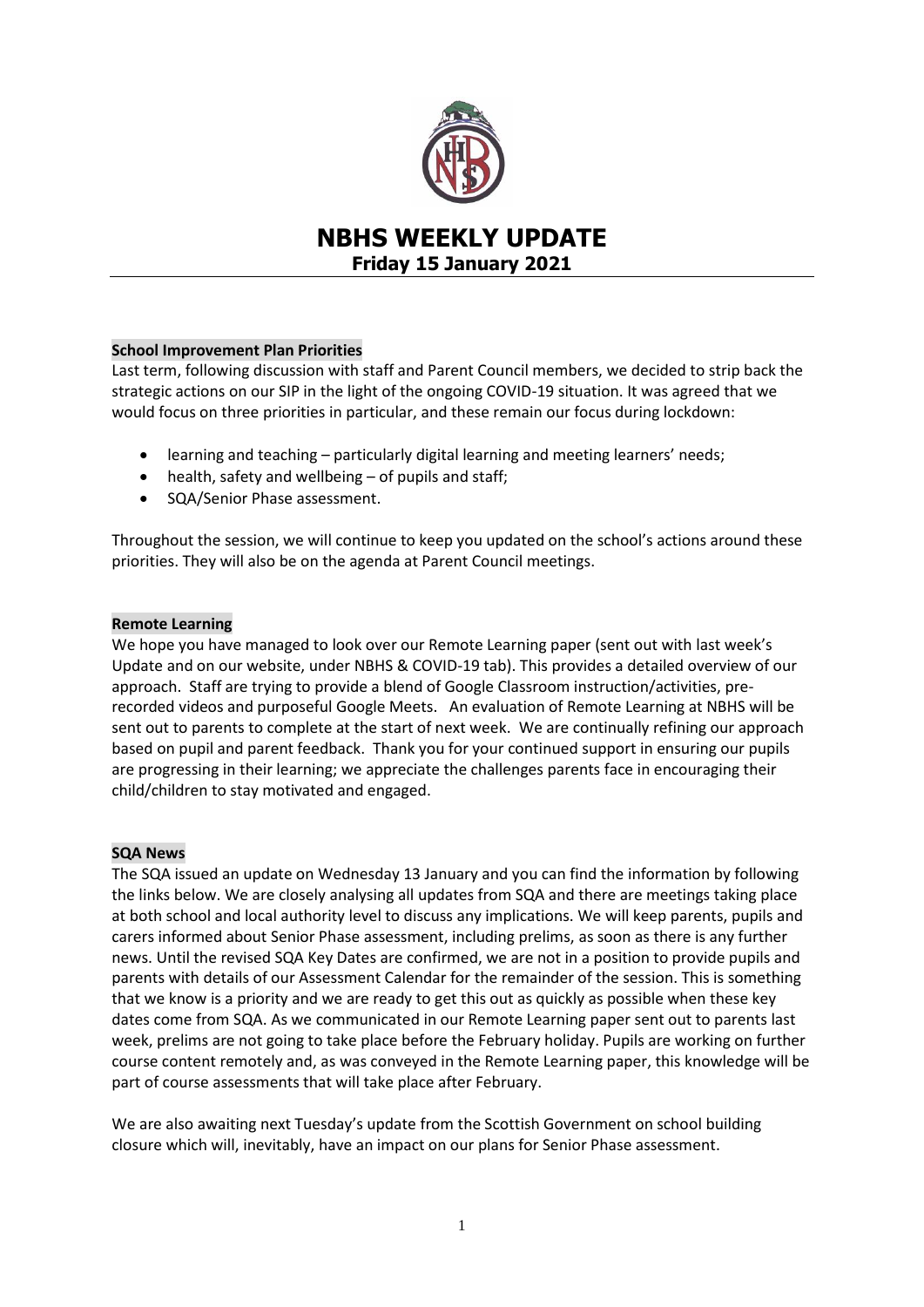SQA update for parents and carers: [Update on National 5, Higher and Advanced Higher courses 2020-21: a message for parents and](https://www.sqa.org.uk/sqa/96380.html?mkt_tok=eyJpIjoiTWpnNFpUY3hNemt6WmpGaCIsInQiOiJmdGpEYVlVK3ZOa0FjdnFoSjhqVm9hMHU0NUZOMEVOUXJqR0lrWnVzRVNkUzk0d1wvTGRNcFd6N2xQckxNd0pLVlg2VWR5VDJKVVp6dFdqZDNRWjVZSUh6blhxYlNTSGl1MkFFQnBDdkxHaDg0Q3FnZ0kyWFwvUm4xMXRhZzFDdjlvIn0%3D)  [carers -](https://www.sqa.org.uk/sqa/96380.html?mkt_tok=eyJpIjoiTWpnNFpUY3hNemt6WmpGaCIsInQiOiJmdGpEYVlVK3ZOa0FjdnFoSjhqVm9hMHU0NUZOMEVOUXJqR0lrWnVzRVNkUzk0d1wvTGRNcFd6N2xQckxNd0pLVlg2VWR5VDJKVVp6dFdqZDNRWjVZSUh6blhxYlNTSGl1MkFFQnBDdkxHaDg0Q3FnZ0kyWFwvUm4xMXRhZzFDdjlvIn0%3D) SQA SQA update for pupils: [Update on National 5, Higher and Advanced Higher courses 2020-21: A message for learners -](https://www.sqa.org.uk/sqa/96382.html?mkt_tok=eyJpIjoiTWpnNFpUY3hNemt6WmpGaCIsInQiOiJmdGpEYVlVK3ZOa0FjdnFoSjhqVm9hMHU0NUZOMEVOUXJqR0lrWnVzRVNkUzk0d1wvTGRNcFd6N2xQckxNd0pLVlg2VWR5VDJKVVp6dFdqZDNRWjVZSUh6blhxYlNTSGl1MkFFQnBDdkxHaDg0Q3FnZ0kyWFwvUm4xMXRhZzFDdjlvIn0%3D) SQA

# **Course Choicing Process for Session 2021 - 2022**

Our course choice process for pupils in S2 – S5 will be starting shortly. Please look out for an individual year group email with more detailed information on how this will work, along with key dates. The course choice booklets will be live on the school website later today. Guidance staff are also scheduling google meet sessions with each year group next week to discuss this in more detail with pupils, at their usual PSE lesson times. Mick Burns, our Careers Advisor, will be attending the S2 session to give some general advice to pupils. Please encourage your child to attend these sessions next week wherever possible.

# **Parents' Evenings**

S2 parents' evening – This was held on Wednesday evening this week and it seemed to go very smoothly for most participants. Thank you to all the parents who have been in touch to share their thoughts on how it went; your feedback is very important, both suggestions for improvement and thanks. I am sharing your many messages of thanks with teachers, who are very appreciative of the positive feedback.

S3 parents' evening – This will be held on Thursday 21 January. We are progressing with the making of appointments, and most pupils have now made six. The google sheet has certainly creaked under the load, particularly in the minutes immediately after it goes live, but we are getting there. On Monday we will publish a summary sheet showing the appointments pupils have made, so you can be ready for the parents' evening on Thursday. As with the S2 event, there are some teachers who will have difficulty accessing virtual appointments from home. If that is the case, your child's teacher will provide a brief written report on your child's progress in the relevant subject.

# **NBHS Hub During Lockdown Period**

We have now finalised places in our children's hub and we have been delighted to welcome a small number of pupils to our provision at NBHS. Pupils have been working hard on their assigned Google Classroom work and we have been very impressed with their efforts. We are also very grateful to staff for volunteering to help support the hub.

# **COVID-19 Positive Cases**

Although the majority of our young people are not in the school building and, hence, the school would not be involved in contact tracing in the event of a positive case, we would appreciate it if you would inform the authority if your child tests positive for COVID-19. Please email the details to [covidinschools@eastlothian.gov.uk.](mailto:covidinschools@eastlothian.gov.uk) If you have no access to email then please call East Lothian Council on 01875 613 921. If your child is attending the school hub during lockdown, please do not send them if they have any COVID-19 symptoms; instead, please ensure that they self-isolate and book a test.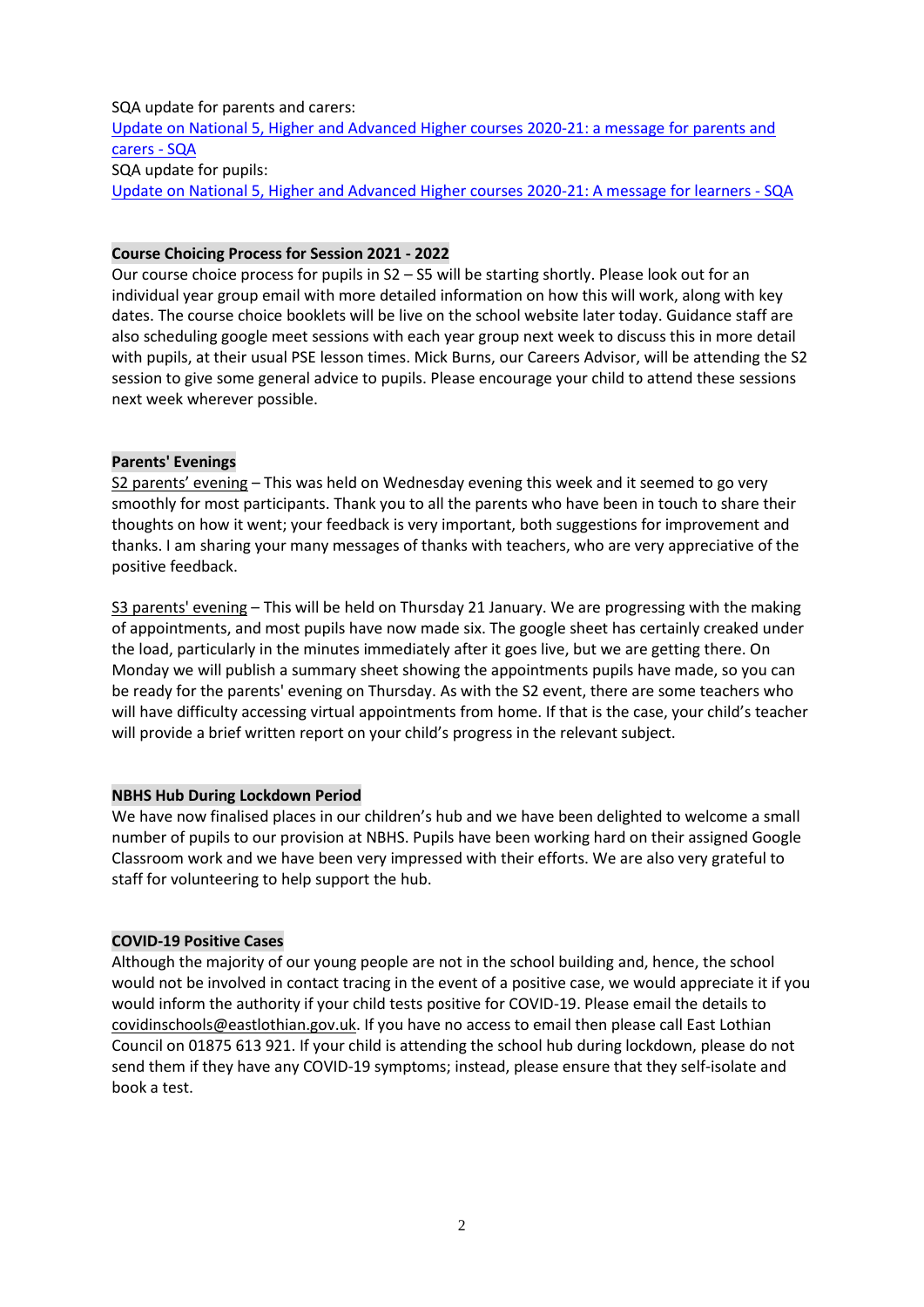# **PTA Meeting Wednesday 20 January**

Interested in helping to raise vital funds for the school and sharing your fundraising ideas? Then we warmly welcome you to the Online PTA Meeting on Wednesday 20 January at 7pm to find out more. All new and existing parents and carers are very welcome. We will be using Google Meet so if you'd like to attend, please email us in advance at [ptanbhs@gmail.com](mailto:ptanbhs@gmail.com) and we will send you a link to join the meeting. We look forward to seeing you.

# **Live Streaming Theatre Productions**

Below is a link to musicals and plays you can stream online. It is updated daily and has many popular and recent productions.

[https://www.filmedonstage.com/news/76-free-musicals-and-plays-you-can-now-stream-during-the](https://www.filmedonstage.com/news/76-free-musicals-and-plays-you-can-now-stream-during-the-coronavirus-outbreak-updating-daily?fbclid=IwAR3B5z5iNgXd3cjczDdgovjKFw8Rzj5tqBZnpyXGlrUf-B5X7_SmrTr1y80)[coronavirus-outbreak-updating-daily?fbclid=IwAR3B5z5iNgXd3cjczDdgovjKFw8Rzj5tqBZnpyXGlrUf-](https://www.filmedonstage.com/news/76-free-musicals-and-plays-you-can-now-stream-during-the-coronavirus-outbreak-updating-daily?fbclid=IwAR3B5z5iNgXd3cjczDdgovjKFw8Rzj5tqBZnpyXGlrUf-B5X7_SmrTr1y80)[B5X7\\_SmrTr1y80](https://www.filmedonstage.com/news/76-free-musicals-and-plays-you-can-now-stream-during-the-coronavirus-outbreak-updating-daily?fbclid=IwAR3B5z5iNgXd3cjczDdgovjKFw8Rzj5tqBZnpyXGlrUf-B5X7_SmrTr1y80)

#### **Instrumental Music Service**

A message from Jonathan Gawn, Team Manager of the Instrumental Music Service:

The Instrumental Music Service will continue to deliver lessons during this period of remote learning. For the majority of pupils, lessons will be delivered virtually to their homes during school hours. Instructors will also be in touch with individual schools, regarding provision of lessons for the children of key workers and vulnerable children. If virtual in school lessons are not possible during school hours, instructors will then explore the options for provision of lessons at home on a case by case basis.

I am delighted to now be able to share our performance of Thriller that was released on New Year's Day. This has already been watched 21,000 times and if you could share this on your school social media this would be a superb way to further showcase the talents of our young people. Thanks once again for your ongoing support of the work of the IMS in your schools.

YouTube link to Thriller – [Click Here](https://youtu.be/SXuhAfXpUOk)

# **COVID-19 – Financial Issues**

We have been asked to forward this link to parents and carers to make them aware of the advice and support available for anyone experiencing financial hardship due to COVID. [https://www.eastlothian.gov.uk/downloads/file/30092/financial\\_support\\_during\\_covid-19](https://www.eastlothian.gov.uk/downloads/file/30092/financial_support_during_covid-19)

# **Hats off to Fin!**

If you read the *Courie*r regularly, you will be familiar with *Tim's Tales*, the weekly column from storyteller Tim Porteous. But this week's column was a bit different as the tale was told not by Tim, but by Fin McIlwriath, an S3 pupil at NBHS. As Tim says of Fin's short story, *The Button Hat*, "It's a wonderful, heartfelt tale, well-written and engaging."

#### **Parliamentary Praise**

You will remember last term we shared the exciting news that Miss Ritchie, our faculty leader of modern languages, had received the German Teacher of the Year Award from the German Embassy. We are delighted that Miss Ritchie's achievement has now been acknowledged in the UK Parliament, as our local MP, Kenny MacAskill, issued an Early Day Motion in recognition of her achievements. The motion "acknowledges the Embassy's recognition of her outstanding dedication and tireless support of the teaching of the German language; notes her desire to give her pupils a sense of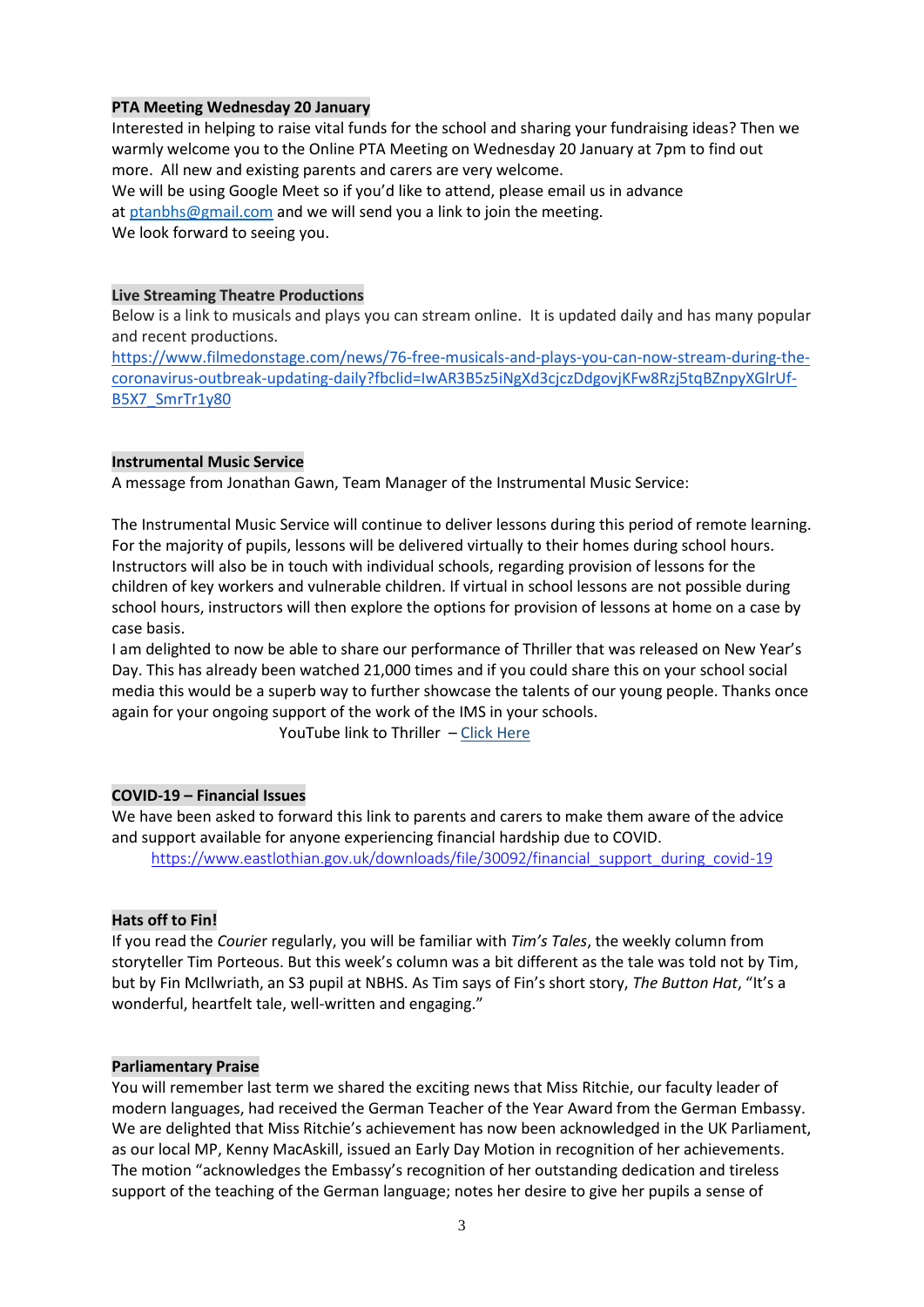wonder in the teaching of languages; and echoes Deputy Head of Culture and Education at the German Embassy Dr Susanne Frane's recognition of Miss Ritchie's impressive commitment inside and outside of [her] classroom every day." Huge congratulations again to Miss Ritchie – we're all so proud of you!

# **NBHS Daily Mile 2021**

With everyone spending an increasing amount of time indoors and in front of screens, we're looking to challenge you to get outside and be active, by completing a daily mile. You can walk, jog or run it's up to you.

If you would like to, you can submit your time, and see if you can make an improvement. If you'd rather just get out and be active and not bother about your time, then go for it! The time isn't important; what really matters is that you're getting out in the fresh air and getting some exercise. Also, feel free to keep going for as long as you like, it doesn't have to be just a mile.

We'll have a top 5 each week of the fastest times, and the biggest improvements in times. To record your time, click here:

[https://docs.google.com/forms/d/e/1FAIpQLSeXNKsy9M8MRfa0bna0Ve7geRO13FcQRpRzh14SCeh1](https://docs.google.com/forms/d/e/1FAIpQLSeXNKsy9M8MRfa0bna0Ve7geRO13FcQRpRzh14SCeh1SW67BQ/viewform?usp=sf_link) [SW67BQ/viewform?usp=sf\\_link](https://docs.google.com/forms/d/e/1FAIpQLSeXNKsy9M8MRfa0bna0Ve7geRO13FcQRpRzh14SCeh1SW67BQ/viewform?usp=sf_link)

You don't have to record every time, but you can if you like.

Attached to this Update you will find some routes that are 1 mile long in each town in our catchment area, if you're looking for some ideas.

# **North Berwick Community Befriending Initiative**

We have been asked to share this information with the school community:

An opportunity has arisen for someone to join North Berwick Coastal Connected Communities charity as a Befriender Co-Ordinator on an initial short-term contract. The attached job description gives some information about the new role with this worthy project and how to apply. If you are interested in applying, I'm sure they would be delighted to hear from you. If not, please feel free to forward this to anyone you think may be interested and note that the deadline for applications is January 22nd. [nbccc befriender co-ordinator role description.pdf](file:///C:/Users/nbrodgl/AppData/Local/Microsoft/Windows/INetCache/Content.Outlook/B2EZQH4U/nbccc%20befriender%20co-ordinator%20role%20description.pdf) Thanks for your help!

# **Update from Skills Development Scotland**

As schools across Scotland are closed to the majority of pupils, Skills Development Scotland careers advisers will continue to provide careers information and advice by phone and digitally. Our advisers will contact pupils who were scheduled to have a face-to-face appointments to make alternative arrangements.

# Subject Choices

If your child is choosing their subjects, their school careers adviser will be providing support over the coming weeks to help them think about their choices, including a one-to-one conversation. There's also the opportunity for you – as a parent or carer – to join the conversation and discuss where their options might take them in the future. As current government guidelines don't permit these conversations to take place in person, we'll seek to make alternative arrangements by phone or video conference.

You'll also find lots of helpful tools and information to help with subject choices, on the careers service website, My World of Work. Visit:

[www.myworldofwork.co.uk/subjectchoices](https://skillsdevelopmentscotland.cmail19.com/t/r-l-juklwhk-odkirykidy-b/)